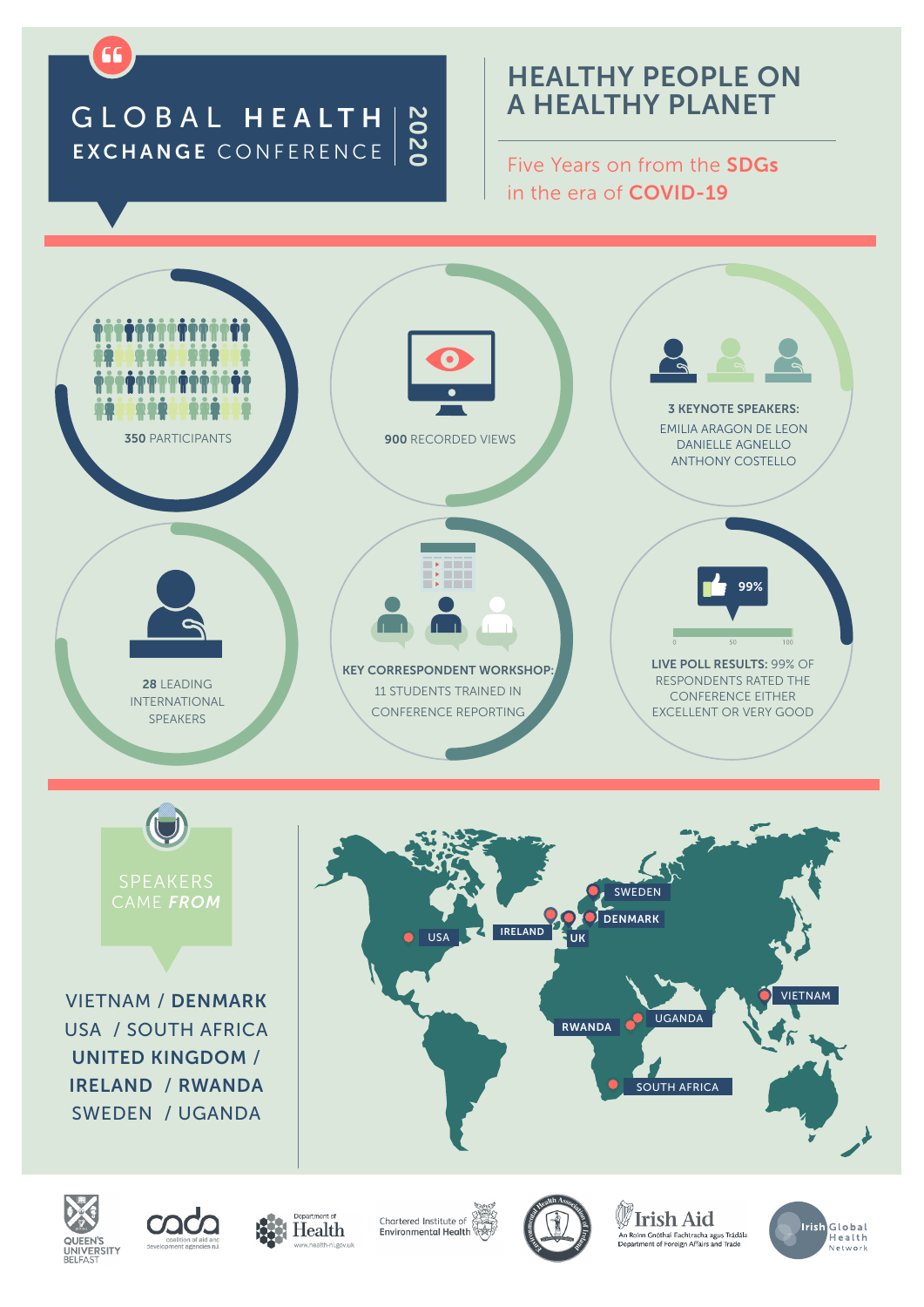

#### INTRODUCTION

This year's global health conference, held 24-25 September 2020, was special in two ways. First, it was the first cross-border collaboration of its kind, between northern and southern Ireland, in which partners co-hosted the conference. Second, it was entirely virtual. This was necessary because of the COVID-19 pandemic affecting many parts of the world during 2020, and inevitably a feature of most of the presentations during the two days. To view the online event round-up, featuring individual speaker presentations, biographies, programme details and other event details, follow this link: [www.globalhealth.ie/events/healthy-people-on-a-healthy-planet/](http://www.globalhealth.ie/events/healthy-people-on-a-healthy-planet/)

The two-day event included 28 international speakers and 350 live participants joining for all or part of the conference, engaging in important discussions that enabled the global health community to share, interact, and learn at a time when 'global health' is perhaps more prominent in people's minds than ever before. A further 900 people viewed recordings of the youtube playlist which was distributed widely with IGHN's 1800 members and via social channels in the weeks following the conference.

Partners included: The Irish Global Health Network (IGHN); Queen's University Belfast; the Department of Health Northern Ireland; the Coalition of Aid and Development Agencies in Northern Ireland; the Environmental Association of Ireland and the Chartered Institute of Environmental Health.

The two-day 2020 programme was consolidated under the following streams: Migration, Non-Communicable Diseases, Climate and Environment, Global Food Supply, Eye Health and Vision 2020, Nursing and Midwifery in the WHO Designated International Year of the Nurse and Midwife; and COVID-19.

KEYNOTE SPEAKERS



ANTHONY COSTELLO *Professor of International Child Health, University College London*



DANIELLE AGNELLO *Non-Communicable Diseases Consultant at WHO and Director of Global Health Mentorships*



EMILIA ARAGON DE LEON *Technical Officer, WHO Regional Office for Europe*

## KEY THEMES - THIS SUMMARY WILL FOCUS ON *FIVE THEMES*  ARISING FROM THE CONFERENCE PRESENTATIONS.

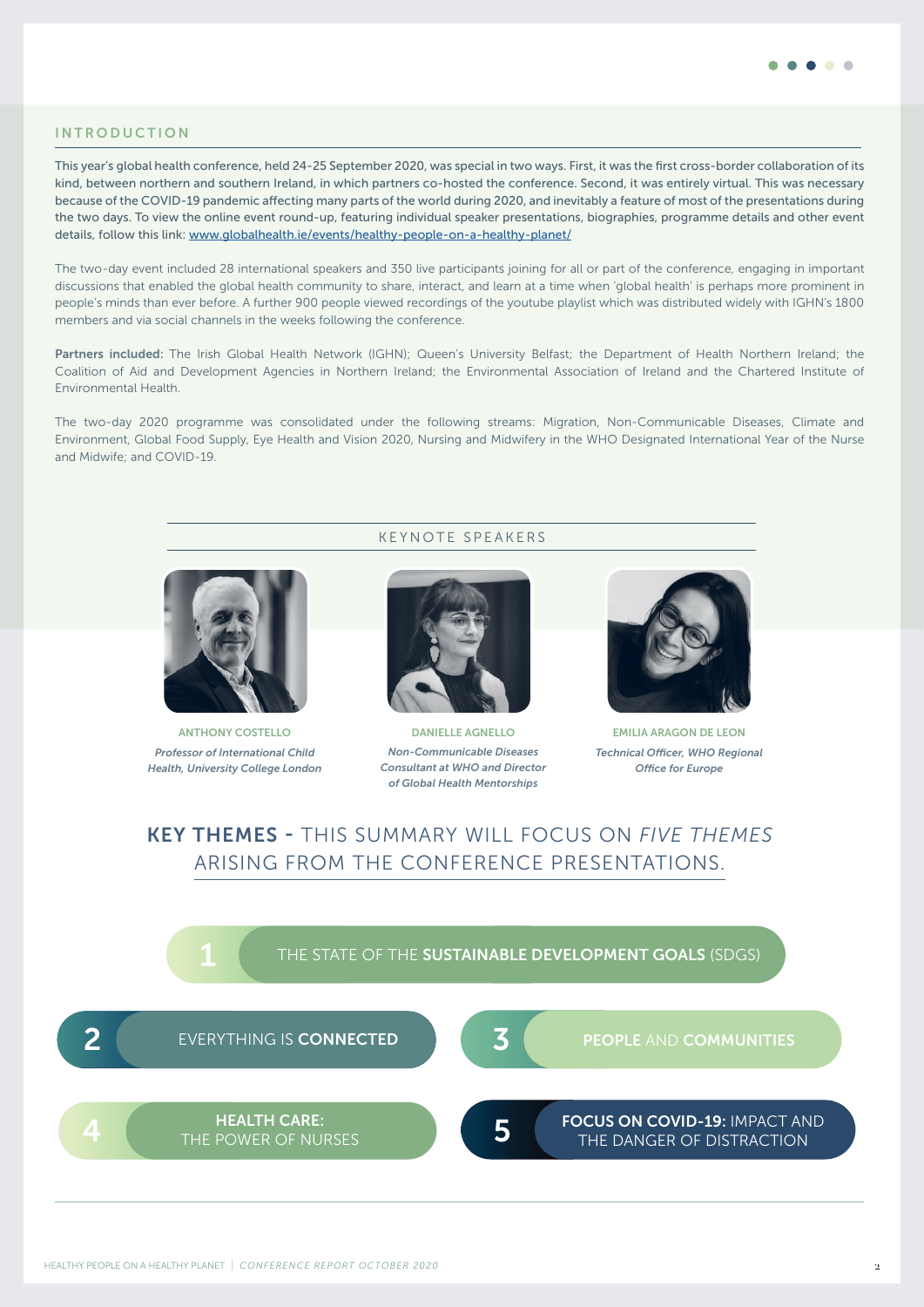

#### 1. STATE OF THE SDGS

Progress reaching the sustainable development goals (SDGs) is evident at this five-year point. Emilia Aragón (Technical Officer, WHO Europe), opening the conference, provided some examples of how we have advanced towards SDG3 (health). Polio is already almost eliminated, new cases of TB and HIV are reducing, and life expectancy overall has increased. There are also national and subnational plans and policies in place, with governments harmonising processes to facilitate achievement of the goals. Since 2016, 142 countries have undertaken a voluntary national review. Ninety percent of these plans prioritise health and wellbeing, recognising that without health there is no sustainable development. Accountability systems are also being built into the monitoring process, and with so many actors these will be crucial over the coming decade to 2030.

But what can't be denied is the impact of COVID-19. Health programming across the globe has been affected, delaying progress and dominated by a narrative focused on a single disease to the detriment of other longstanding health challenges. For Aragón, there has been too much focus on "the health of the economy rather than the health of people." Interruption of childhood immunisation programmes, economic recession, increased risk of domestic violence against women, and school closures are all consequences of the pandemic. According to the 2020 SDG report, COVID-19 has caused the first increase of global poverty in decades.

Though there are many negative consequences of the pandemic it has, according to Aragón, created an "opportunity to develop recovery plans that build a more sustainable future." COVID-19 allows us to stop, replan, rethink our cities, and explore societal actions to avoid irreversible climate change whilst improving the health of the population. Transformative change is not always linear; it can be chaotic until a turning point is reached where common values are accepted. This could be such a time.

#### 2. EVERYTHING IS CONNECTED

### "EVERYTHING IS CONNECTED TO EVERYTHING, EVERYWHERE."



 *NICK WATTS, EXECUTIVE DIRECTOR, LANCET COUNTDOWN*

A key theme at the conference was interconnectedness between health, all the SDGs, and the environment. Protecting the environment should be a priority, and a moving video presentation from Dara McAnulty, a Northern Irish naturalist, writer and environmental campaigner reminded delegates of the powerful connection between mental health and nature. Threats to the environment and achieving the SDGs was highlighted by Nick Watts, Executive Director of the Lancet Countdown. We need to understand that climate change is not just a threat to the environment, but a crisis of many intersecting dimensions. For example, climate crises such as floods lead not only to physical and environmental turmoil, but spikes in depression, anxiety, and schizophrenia. For Watts, we "do a rubbish job at mental health in the global health community."

Interconnectedness was taken further by Renzo Guinto, Chief Planetary Doctor, PH Lab, speaking from the Philippines. For Guinto, the mindset required to meet the many health goals must include appreciating and protecting the health of the planet. This should include decolonialising our approaches – the earth is not something we own, but something we are part of, and is a giver and provider. We should also take an interconnected approach to dealing with overpopulation – partly as a result of overall health improvements – and the consequences, such as increased energy need, air pollution, and overfishing. Breaking free of short budgetary and political cycles and looking to the long term is vital: "how can we become good ancestors for people 100 years from now?"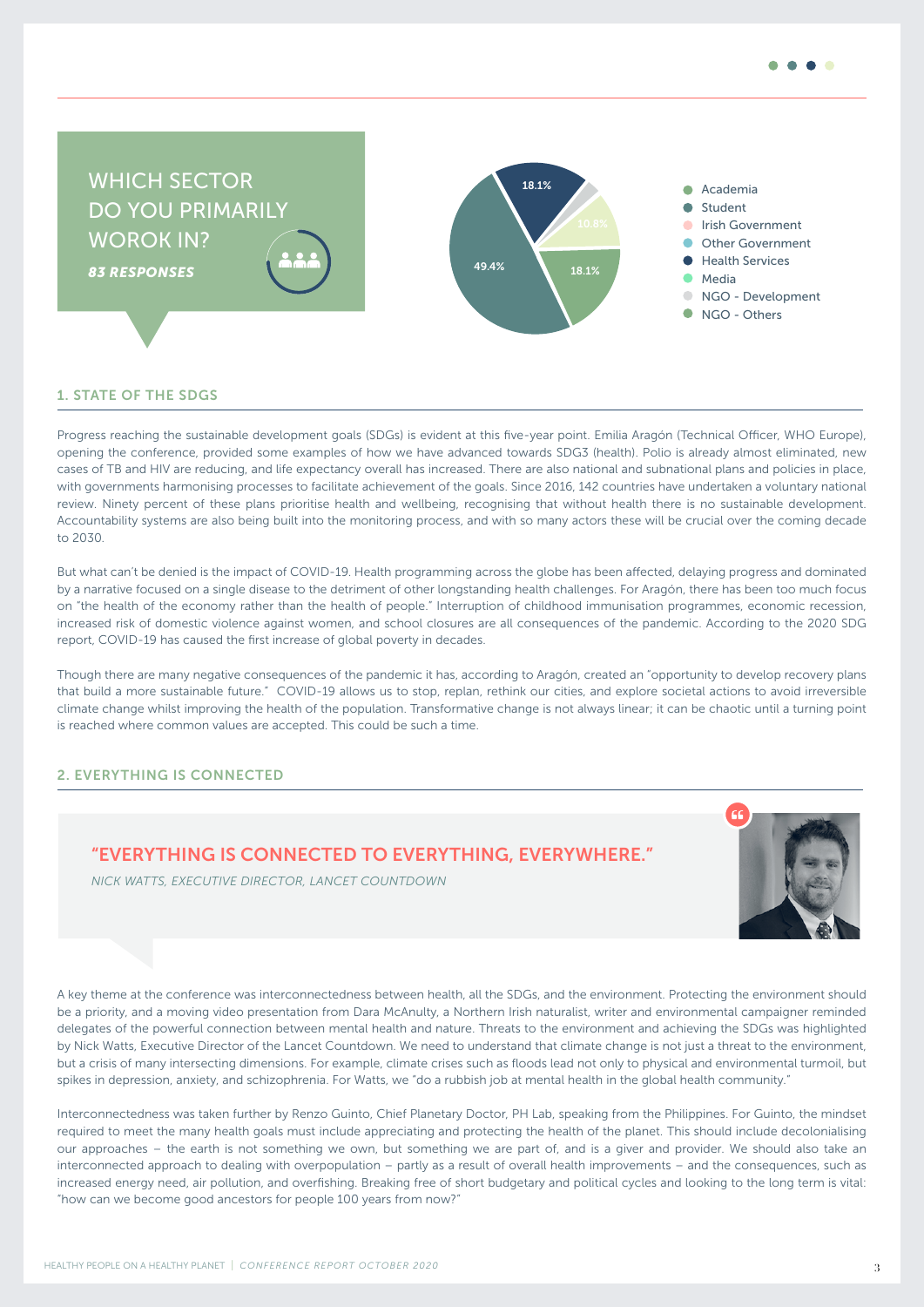

HOW LIKELY ARE YOU TO ATTEND FUTURE IGHN EVENTS?

*Monitoring & Evaluation Respondent Analysis*



Meeting the needs of specific health needs can also illustrate Interconnectedness, such as eye care. Clare Gilbert, Clinical Ophthalmologist at the LSHTM, stressed the need to address chronic eye conditions as part of any plan to achieve the SDGs and a more equitable world over the next decade. Simply providing corrective lenses can improve the performance in mathematics for Chinese school children or increase the income of tea pickers in India. Cataract surgery has also been shown to improve lives and increase income in Kenya, the Philippines, and Bangladesh. There has been progress, but much needs to be done. For Gilbert, "business as usual is not enough."

Some mindsets need to change to acknowledge interconnectedness, such as in pregnancy and motherhood. For Fran McConville, Midwifery Adviser, WHO, it's the overemphasis on purely medical issues in the context of women's health and the newborn, and the limited research on "how normal birth happens" that needs to be addressed. We are mammals and have natural responses in the same way as other mammals. We have endocrine systems responding to nature's patterns, such as the lunar cycle. Reverting to a systematic medical approach – such as unnecessary caesarean sections in rooms full of people with forceps – means hormonal responses all but disappear. There is an imbalance. For McConville, "we can't improve quality of care and achieve the SDGs if we can't address it as a multisectoral issue that connects with planetary health."

## "DO NOT BE SILENT. BE PART OF THE CHANGE. BE PART OF THE TRANSFORMATION."



*VANESSA NAKATE, CLIMATE JUSTICE ACTIVIST, UGANDA*

#### 3. PEOPLE AND COMMUNITIES

To achieve the SDGs, it's vital to focus on people. This is not only for equity but acknowledging other people are no different to ourselves. Soorej Puthoopparambil, Senior Lecturer, Uppsala University, speaking about migrant health, emphasises that, when providing health care for migrants, refugees and asylum seekers, health systems must never assume they don't have the same needs as other people, for example in sexual and reproductive health or family planning. Women migrating to western countries still present a greater proportion of maternal mortality, highlighting that migrants shouldn't be treated differently at the policy level, but receive person-centred care as with everyone accessing the health system.

This "people centric approach" also requires understanding and response to the impact on people's lives of climate crises. Vanessa Nakate, Climate Justice Advocate, Uganda, shared that climate change is pushing people into poverty traps, especially when they depend on the land for survival. Droughts, rising temperatures, floods, and hurricanes all impact on people's day to day lives in multiple ways. A family destitute because of a climate disaster may need to give their girl child for marriage, leading to early and unwanted pregnancies. When water is scarce, it is women having to walk long distances to the nearest source who are at risk of gender-based violence along the way. For Nakate, "we can't drink oil or eat coal – these are not our life support systems". Protecting the world is paramount, positively impacting on everything else, such as health, gender equality, agriculture, and education. We should "demand justice" from decision makers if we are to achieve transformation and the SDGs.

The negative impact of COVID-19 on one group, people living with HIV, is reported in many studies and was highlighted here by Lesogo Tlhwale, GNP+, South Africa. Sharing details from a study exploring the pandemic's effect on marginalised groups, there is evidence of problems with medicine supply, increased discrimination especially towards sex workers and young people who need their medication delivered, and worsening inequalities and injustices. Women face loss of income and accessing food for their families. Closed businesses prevent income generation. Connecting through social media has helped reduce feelings of helplessness, but COVID-19 has amplified existing inequities, especially for women gender and marginalised groups. Prioritising the safety and human rights of people affected by HIV during – and after – the pandemic is crucial for meeting the SDGs.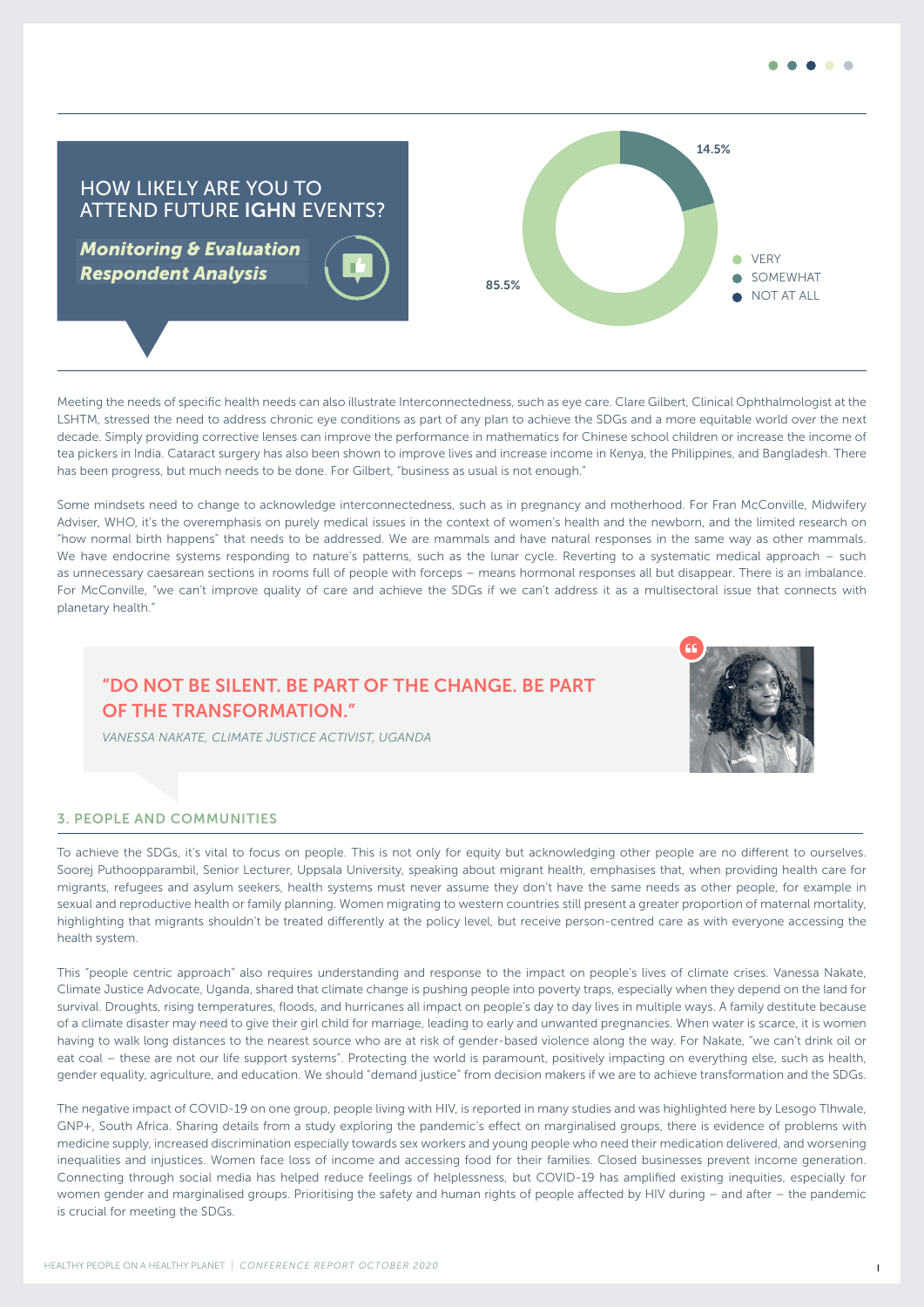

Community empowerment can be an important mechanism for addressing health needs. Antony Costello, Professor of International Child Health, UCL Costello stressed the importance of the power of the community for improving health, citing one example of women's groups in Nepal. Here, adopting a participatory learning approach, women meet to discuss issues and develop strategies for improving newborn and maternal health, which contributed to a mortality reduction of both. For Costello, community empowerment can be more effective than health education in improving health outcomes and changing behaviour. This can apply to all aspects of health, including COVID-19, and he calls on us to be optimistic – COVID-19 will subside, but there are things we must do to make this happen quicker.

#### 4. HEALTH CARE: THE POWER OF NURSES

## "NURSE LEADERSHIP IS KEY, ESPECIALLY IN PRIMARY CARE, AND NURSE-LED MODELS ARE A PROVEN BENEFIT,"





Nurses and midwives have a key role in global and planetary health. As noted by Fran McConville, nurses and midwives are seen as the most trusted of professionals. They are in a position to be campaigners for the planet: "That's my hope. To mobilise the global nursing and midwifery community to fight" climate change. Nurse leadership is vital, and Judy Khanyola, Africa Representative of Nursing Now, confirmed how nursing is critical to achieving national targets, cutting across all the SDGs (not just SDG3 and engaging with key issues such as NCDs, universal health coverage, and emergency preparedness. In fragile or conflict situations the nurse or health care worker is the person the community sees most. This is true in the context of COVID-19, especially in hard to reach areas. Nurse leadership is key, especially in primary care, and nurse-led models of care a proven benefit. More collaboration between nurses in the global north and south, based on collaboration and avoiding condescension, is vital. Benefits of this form of collaboration was highlighted by Lisa Magee, Macmillan Practice Educator North West Cancer Centre, Northern Ireland. As part of a programme linking nurses from countries including Pakistan, the US, and Uganda, nurse leaders and those beginning their careers can connect to share their experiences and learning, especially important during this challenging time.

Clinical nursing leadership should be central in health policymaking, according to Charlotte McArdle, Chief Nursing Officer, Northern Ireland. The COVID-19 response in Northern Ireland required significant flexibility from nurses. Communities were also supportive, and after a call for assistance, responded offering food, clothing, and hotel accommodation to cater for staff needs during the busiest times. Part of the nursing response also required targeted education, including an education programme on respiratory care and infection control for care home staff, where patients were especially vulnerable. For McArdle, the pandemic reminds us that "investment in nursing is an investment in the economy," to enable rapid responses and sufficient capacity. It's also important for carers to be responsive to the community, listening to their voices. How is COVID-19 affecting people? How are people dealing with increasing anxieties? How are expectant mothers coping?

But what shouldn't be forgotten, especially in the midst of a crisis response, is the well-being of health care workers. For Eamonn Faller, Specialist Registrar in Infectious Diseases, Cork University Hospital, there is an "almighty battle" for the mental health of all people, and especially health care workers. We will all need to strengthen resilience to prepare for a world where we co-exist with COVID-19.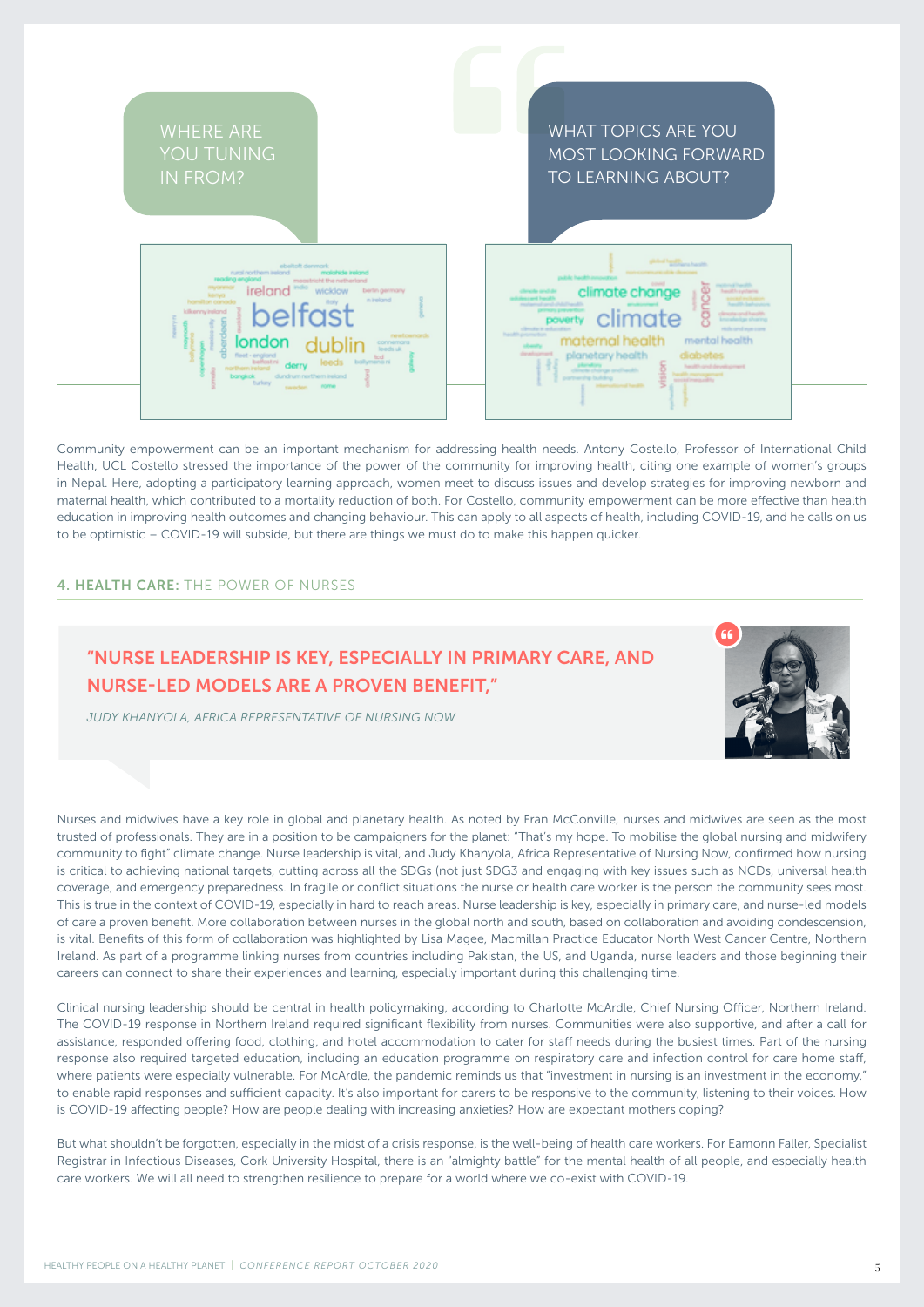#### 5. FOCUS ON COVID-19: IMPACT AND THE DANGER OF DISTRACTION

## "WE CANNOT IGNORE ONE PANDEMIC FOR THE EXPENSE OF ANOTHER."

 *LESEGO TLHWALE, GNP+, SOUTH AFRICA* 



The current pandemic dominated the conference, presenting a significant threat to global health, and making progress in the SDGs. In his overview of the pandemic, Antony Costello, Professor of International Child Health, UCL, gave details of why the COVID-19 has taken such a hold in some areas. Rapid decision making, such as in South Korea, where a lockdown and effective testing system were quickly in place, led to viral control. Other countries, with poor public communication and public health system failure – often due to slow government responses, underfunding, and tenuous connections with experts – have seen rapid spread. The community impact has been severe, with increased anxiety and stress, threats to education, domestic abuse, and the risk of 'long COVID'. Here, slow recovery can be characterised by 'brain fog' and cardiac complications.

In medical research, the risk of 'covidisation' and the side lining of non-COVID-19 studies was highlighted by Kim Van Daalen, Cambridge Gates Scholar. Great insights have been gained into COVID-19 from numerous studies since the beginning of 2020. "Never before have so many researchers focused on a single topic." However, we "shouldn't undermine [research into] other things, such as climate change," said Van Daalen. The work of researchers focusing on non-COVID-19 topics is still vital, for critical global health problems still remain requiring investigation.

COVID-19 has put stress on the food system. However, for Tim Lang, Professor of Food Policy, City University of London, COVID-19 is just the latest pressure on a food system already under strain. To feed the world, it's not simply about producing more food but looking at what we produce and how we produce it. In theory, it's possible to feed the world healthily by 2050 without destroying ecosystems, but there are significant political challenges. The rise of ultra-processed food, and libertarian attempts to remove constraints on food have resulted in a rise in food inequalities and obesity. And there is impact to the environment as well, with the concentration on eating meat a key part of the planet's ecological burden. Large proportions of greenhouse gases being animal emissions from beef and lamb. "In crisis, tougher interventions are needed," according to Lang, moving up the 'Nuffield Ladder' to create ever-increasing choice restrictions to guide people towards more beneficial dietary habits; beneficial to health and the environment, and reflecting the One Health. Here, there is acknowledgement of the powerful interactions between human health and eco-systems health, integrated into society, the economy, politics, culture, and values. The final goal, sustainable diets from sustainable food systems, can only be achieved using such a multi-criteria approach to food policy.

COVID-19 has also increased risk and vulnerabilities in the context of non-communicable diseases (NCD), which continue to be the leading cause of mortality in all age groups and all regions. How shall we manage the threat COVID-19 has posed to health systems whilst at the same time not letting our eyes off the ball of NCDs and other diseases? Many NCDs increase the likelihood of COVID-19 complications, but there is also synergy between COVID-19 control strategies and NCDs, as highlighted by Karl Blanchett, Director, Geneva Centre of Humanitarian Studies. COVID-19 control strategies worsen NCD conditions. Reduced mobility, poor diet, increased use of alcohol and tobacco as a stress response, postponement of medical appointments and lack of continuity are all risk factors for NCD. Countries to prioritising funding and resources for COVID-19 puts particular burden on existing NCD prevention and treatment services. Existing guidelines for NCD priority services are often confined to high-income countries, so Blanchett and colleagues developed a list of 120 essential non-COVID-19 health interventions required for NCD and other diseases. These can be used as a "normative guideline" for governments and humanitarian agencies in low-income and middle-income countries and humanitarian settings.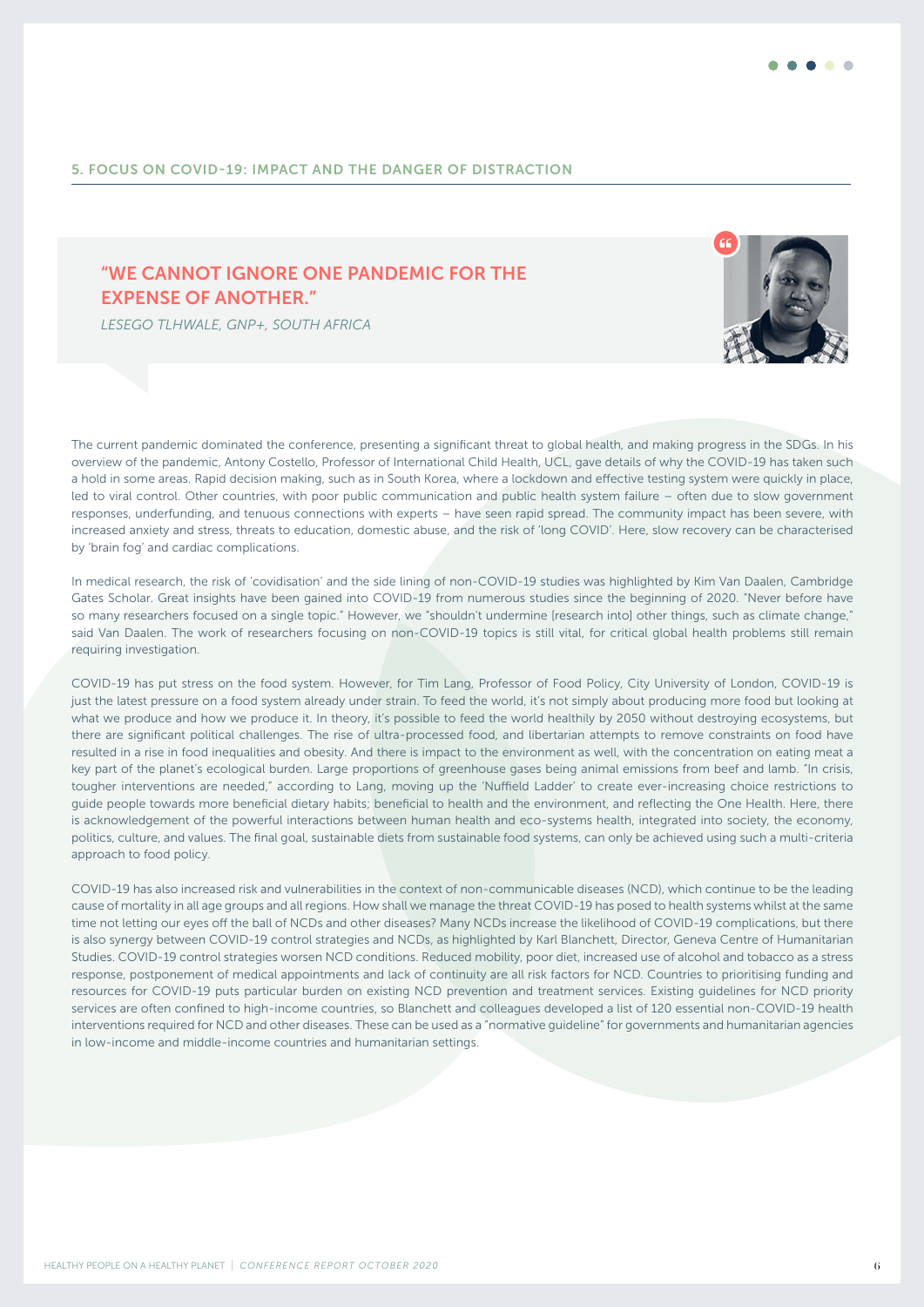



Marginalised groups are at particular risk of NCD and other diseases due to COVID. Speaking from Vietnam, Oanh Khuat, Executive Director, SCDI, shared examples of such threats to health. Sex workers unable to work due to lockdowns are starving, and needing money pay the rent and feed their children, are more likely to have unsafe sex. Cases of HPV rise as a result. Migrants, unable to work and living in crowded accommodation, are at higher risk of COPD from smoking in windowless rooms. Hypertension and diabetes are exacerbated by eating unhealthy and salty food to save money. "When people don't have money," she says, "the first thing they usually sacrifice is their health." For Khuat, it's easy to turn a blind eye to vulnerable people because they are often invisible. We need to pay attention and know who are the most vulnerable.

Migration health, for NCDs and other diseases, is also threatened by COVID-19. For Miriam Orcutt, Senior Research Fellow, UCL, the pandemic exacerbates existing gaps to NCD services by diverting of resources to emergency response at the expense of long-term sustainability. This is particularly impacting on migrants, refugees, and undocumented asylum seekers, where the COVID-19 response is "leaving them even further behind". An 18-country situation brief by the Lancet Migration Commission on Migration and Health shows NCD structural factors have been exacerbated by COVID-19 responses. Barriers accessing health care because of refugee status, lack of transport, language difficulties, detention crowding, and negative political responses such as xenophobia and racism are worrying themes.

Much of the public health response to COVID-19 has been around biosecurity rather than the principles of right to health, with insufficient resources or policies addressing the broader health needs of migrant populations. What's vital for policymakers to appreciate is that health care is required for all migrants, and special attention how lockdowns and restrictions disadvantage populations. Systems must be devised to address the inequalities exposed by COVID-19. For Orcutt, "we must avoid the false dichotomy between short- and long-term responses" to COVID-19, seeking sufficient funding in the long-term for prevention, health system and public health strengthening, and seeking sustainability for the care of mobile populations in the wider context of universal health coverage. We can only stay in the 'emergency response' phase for so long.

Health systems have seen a drain resources of resources away from NCD to COVID-19 in Asia and South East Asia, highlighted by Mohammed Haqmal, a Sri Lanka-based MD. South East Asia has low testing rates for COVID-19, and NCD services such as cardiac care have been severely disrupted through high hospital admissions. A combination of frailty, ageing, pre-existing NCDs, and COVID-19 has increased hospitalisation, transfers to intensive care units, hospital readmissions, and increasing death rates. For Haqmal, it's vital to integrate NCD prevention and management into national COVID-19 response plans, currently lacking. High risk groups must be prioritised, and take multi-sectoral approach taken to tackling the pandemic. This should include sufficient financing and resources for NCDs – much of which is currently being diverted to COVID-19 - to protect those who are affected. Planning is vital, for "if we fail to prepare, we prepare to fail." We must learn from our mistakes in the COVID-19 response, especially for people affected by NCDs. Only then can we make sure not to repeat them.

 "THE PANDEMIC OFFERS AN OPPORTUNITY FOR US TO LOOK AT THE HEALTH SYSTEM AND ITS RESPONSE TO CHALLENGES. THE WAY TO GO FORWARD IS TO MAKE SURE EACH COUNTRY ACHIEVES UNIVERSAL HEALTH COVERAGE. COVID-19 HAS SHOWN OUR WEAKNESSES."



OANH KHUAT, EXECUTIVE DIRECTOR, SCDI, VIETNAM